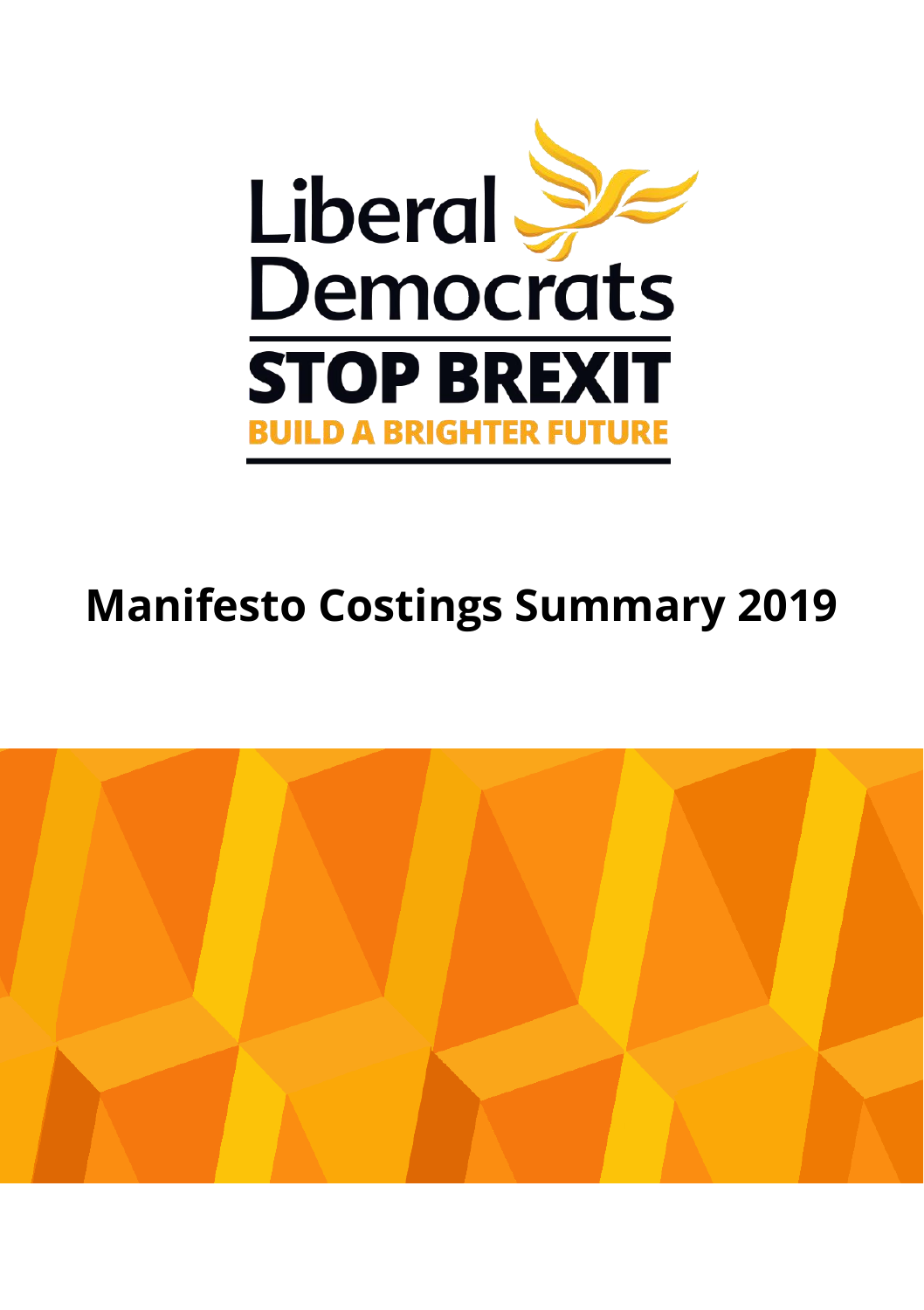

The Liberal Democrats are the only party contesting this election with a clear plan for how we will build a brighter future. The first step of our plan for a brighter future is simple: stop Brexit and use the Remain Bonus to invest in public services.

Staying in the European Union will secure a £50 billion Remain Bonus, with the economy nearly two per cent larger by 2024-25. We can invest that bonus in our schools, and on tackling in-work poverty and inequality.

We will responsibly manage the nation's finances by investing in the things that we need – childcare, tackling the climate emergency, the NHS, education, social care, the police and the safety net – and ensuring that we clearly identify where the money that will allow us to do this comes from.

Our plan is to fully fund day-to-day public spending and borrow for capital spending. The current, historically low interest rates provide an opportunity to borrow for investment in infrastructure and innovation – creating jobs, accelerating towards net zero greenhouse gas emissions and preparing the economy for the future. We will:

- Use the £50 billion Remain Bonus to invest in services and tackle inequality, giving a major boost to schools and combatting in-work poverty.
- Ensure that key services are properly funded and responsibly manage their budgets so that they rise year-on-year.
- End the continual erosion of local government funding and commit to a real increase in local government funding throughout the Parliament.
- Ensure overall national debt continues to decline as a share of national income.
- Protect the independence of the Bank of England and keep the inflation target of two per cent.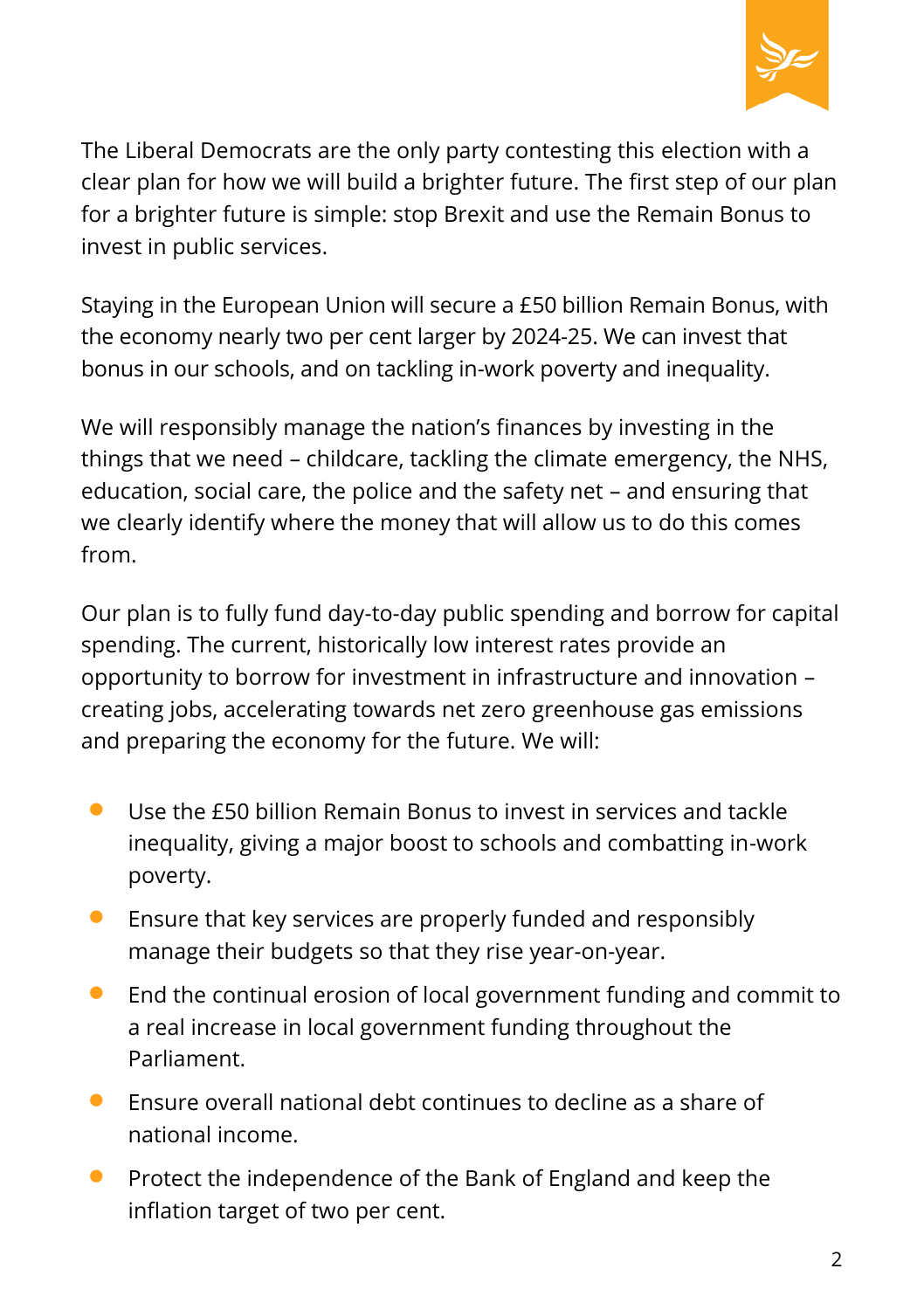| <b>Spend</b>           |                                                              |          |    | <b>Income</b>                                            |          |  |
|------------------------|--------------------------------------------------------------|----------|----|----------------------------------------------------------|----------|--|
|                        | Item                                                         | £m 24/25 |    | Item                                                     | £m 24/25 |  |
| 1                      | Investment in schools                                        | 10,560   | 18 | Remain Bonus                                             | 14,300   |  |
| 2                      | Tackling in-work poverty                                     | 3,330    |    |                                                          |          |  |
| 3                      | Health and social care                                       | 7,740    | 19 | 1p increase in income tax                                | 7,740    |  |
| 4                      | Early years and childcare                                    | 13,990   | 20 | Return Corporation Tax to 20%                            | 9,950    |  |
| 5                      | Introduce Skills Wallets for all<br>adults                   | 1,620    | 21 | Abolish the separate Capital Gains<br>Tax-free allowance | 5,660    |  |
| 6                      | Green transport                                              | 2,610    | 22 | Reform Air Passenger Duty                                | 4,860    |  |
| 7                      | Protecting the environment                                   | 1,330    |    |                                                          |          |  |
| 8                      | Police and crime prevention                                  | 1,030    | 23 | Cannabis duty and savings                                | 1,490    |  |
| 9                      | Further education, developing skills<br>and youth services   | 1,650    | 24 | Funding committed in spending<br>review                  | 12,460   |  |
| 10                     | Extend free school meals                                     | 1,160    | 25 | Anti-avoidance measures                                  | 5,700    |  |
| 11                     | Restore maintenance grants                                   | 940      | 26 | Increase Digital Services Tax                            | 1,030    |  |
| 12                     | Tackling child poverty                                       | 2,820    | 27 | Abolish Marriage Tax Allowance                           | 630      |  |
| 13                     | Support for disabled people                                  | 1,280    |    | <b>Total</b>                                             | 63,820   |  |
| 14                     | Making the welfare system fairer                             | 2,000    |    |                                                          |          |  |
| 15                     | Other spending lines                                         | 2,730    |    |                                                          |          |  |
| 16                     | Extra spending on defence and aid                            | 1,340    |    |                                                          |          |  |
| 17                     | Additional funding for Scotland,<br>Wales & Northern Ireland | 6,790    |    |                                                          |          |  |
| 62,920<br><b>Total</b> |                                                              |          |    |                                                          |          |  |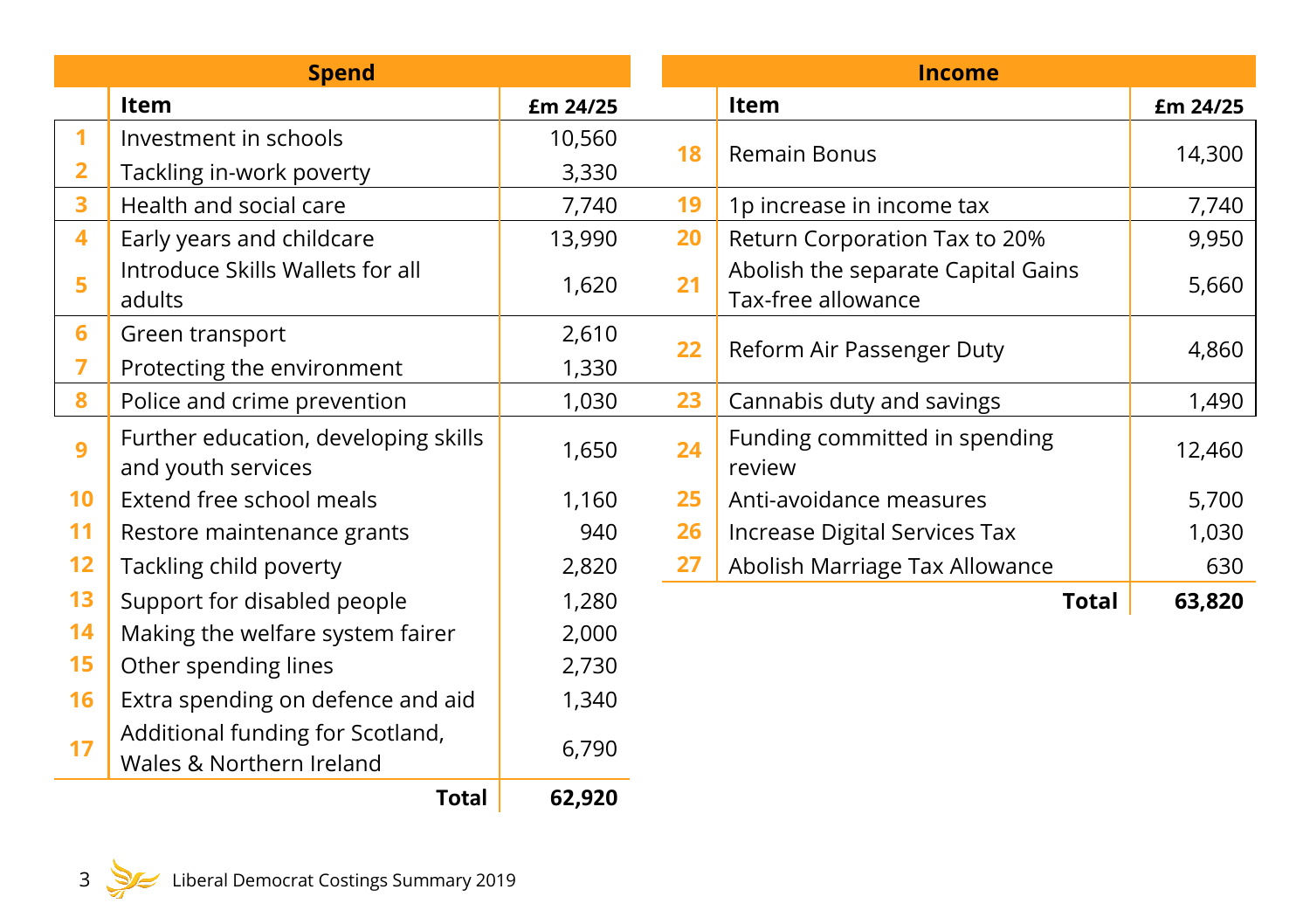

- **1.** Investing in schools: allowing schools to employ 20,000 teachers, reduce class-sizes and restoring funding to 2015 per pupil levels; ending the crisis in Special Educational Needs and Disabilities funding by halving the amount that schools pay towards the cost of a child's Education Health and Care Plan; and introducing a clear and properly funded entitlement to genuinely high-quality professional development for all teachers.
- **2.** Tackling in-work poverty: ensuring that the welfare system incentivises people to work by reversing cuts to work allowances, introducing a new second-earner work allowance and increasing support for selfemployed people.
- **3.** Health and social care: additional investment in priority areas, funded by the 1p increase in income tax: social care, NHS England (including mental health), public health and investing in the workforce.
- **4.** Early years and childcare: providing free, high-quality childcare for children of working parents from nine months and for all children aged 2-4; investing in children's centres; tripling the Early Years Pupil Premium; and, increasing statutory paternity leave from two weeks to six weeks.
- **5.** Introduce Skills Wallets for all adults: enabling an adaptable, futurefocused workforce by giving every adult £10,000 to spend on education and training throughout their lives.
- **6.** Green transport: investing in green transport and encouraging people to use greener options; substantially increasing funding for buses so that new routes can be opened and old routes restored; promoting walking and cycling as options; and, freezing rail fares for five years while we make the rail system fit-for-purpose.
- **7.** Protecting the environment: increasing funding for the Defra and its agencies as well as water bodies so that they are all properly funded and provide funding for local government zero-carbon strategies.
- **8.** Police and crime prevention: providing enough funding for the police to hire two additional officers in every ward and to fund year-on-year salary increases.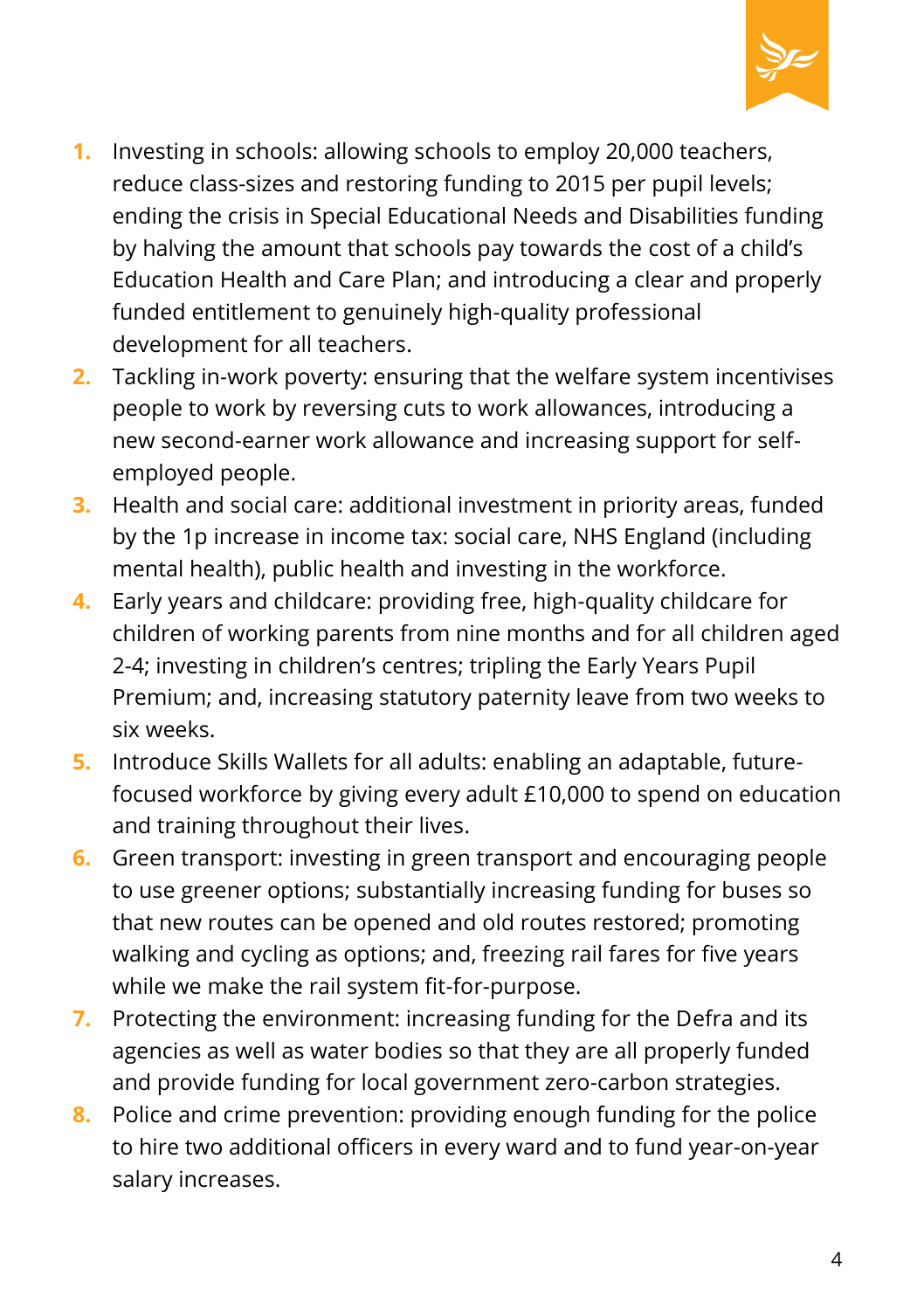- **9.** Further education, developing skills and youth services: investing in further education; introducing a Young Peoples' Premium and investing in youth services.
- **10.** Extend free school meals: extending free school meals to all children in primary education and to all secondary school children whose families receive Universal Credit.
- **11.** Restore maintenance grants: reinstating maintenance grants for the poorest students, ensuring that living costs are not a barrier to disadvantaged young people studying at university.
- **12.** Tackling child poverty: making changes to the welfare system that will reduce child poverty by scrapping the two-child limit and the benefit cap.
- **13.** Support for disabled people: reform the welfare system to better support disabled people by reinstating the Independent Living Fund and reversing cuts to the Employment Support Allowance for the Work-Related Activity Group.
- **14.** Making the welfare system fairer: other changes to the welfare system including increasing support for bereaved parents, scrapping the bedroom tax, linking Local Housing Allowance to average rents in an area and raising the amount people can earn before losing their Carer's Allowance from £123 to £150 a week while reducing the number of hours' care per week required to qualify for it.
- **15.** Other spending lines: introducing baby boxes, investing in legal aid, ending rough sleeping within five years, introducing a new Commercial Landowner's Levy to replace Business Rates, regionalising the British business Bank, tackling violence against women and girls and domestic violence, young carer's bus pass and support for refugees.
- **16.** Extra spending on defence and aid: because GDP/GNI will be higher if we stop Brexit, we will invest more in defence and aid to meet our commitment to spending 2% of GDP on defence and 0.7% of GNI on aid.
- **17.** Additional funding for Scotland, Wales & Northern Ireland: this is the additional funding that would be available to Scotland, Wales and Northern Ireland for them to spend on their priorities. This will mean
	- 5 Liberal Democrat Costings Summary 2019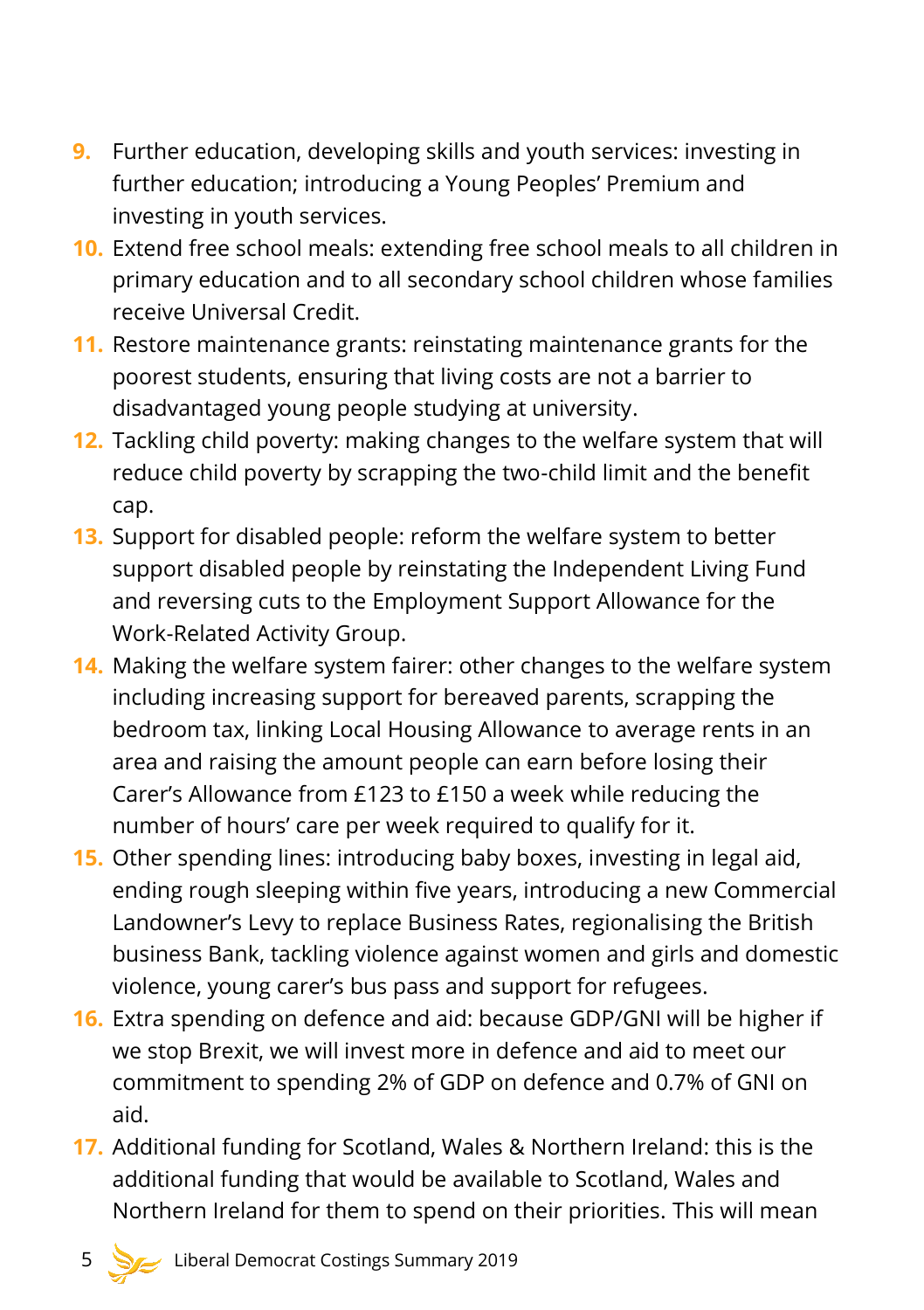

£3,400m additional funding for Scotland, £1,870m for Wales and £1,500m for Northern Ireland.

- **18.** Remain Bonus: the amount of extra revenue available due to GDP growth as a result of staying in the EU. This is the net figure and takes into account payments into the EU budget as well as money saved that would otherwise have been spent on the Withdrawal Agreement and replacing EU spending in the UK. We would use the Remain Bonus to fund investment in schools (**1**) and to make work pay (**2**).
- **19.** One penny increase in income tax: money raised by increasing income tax by 1p, this money would be used to invest in health and social care services (**3**).
- **20.** Return Corporation Tax to 20%: current government spending plans are based on reducing Corporation Tax to 17%. We would not proceed with this cut and instead would increase Corporation Tax to 20%. We would put money raised towards funding our childcare offer (**4**) and introducing Skills Wallets (**5**).
- **21.** Abolish the separate Capital Gains Tax-free allowance: we would instead tax capital gains and salaries through a single allowance. We would put money raised towards funding our childcare offer (**4**) and introducing Skills Wallets (**5**).
- **22.** Reform Air Passenger Duty: we will reform the taxation of international flights to focus on those who fly the most, while reducing costs for those who take one or two international return flights per year. We would use the money raised to invest in tackling the climate emergency by investing in green transport (**6**) and the environment (**7**).
- **23.** Cannabis duty and savings: income from introducing a legal, regulated market for cannabis and savings to the police and court system. We would use the money raised through legalising cannabis to fund the police and youth services (**8**).
- **24.** Funding committed in spending review: funding that the government committed to in the September Spending Review and that we assume that they would continue, rather than planning to make cuts to services.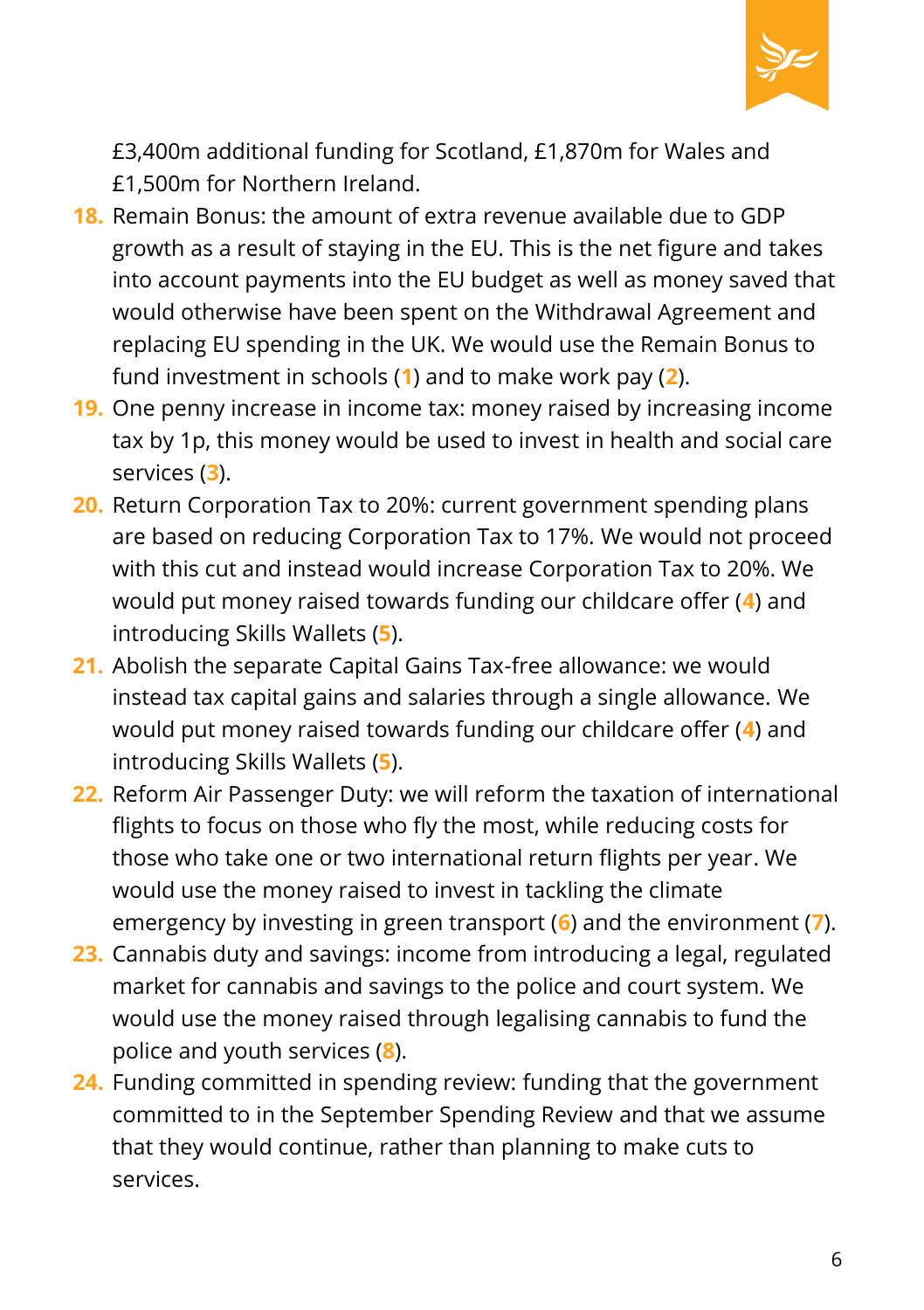- **25.** Anti-avoidance measures: We will set a target for HM Revenue and Customs to reduce the tax gap and support that by investing in staff to enable them to meet it.
- **26.** Increase the Digital Services Tax: we would increase the Digital Services Tax from 2% to 6%, ensuring that the tech giants pay their fair share.
- **27.** Abolish Marriage Tax Allowance.

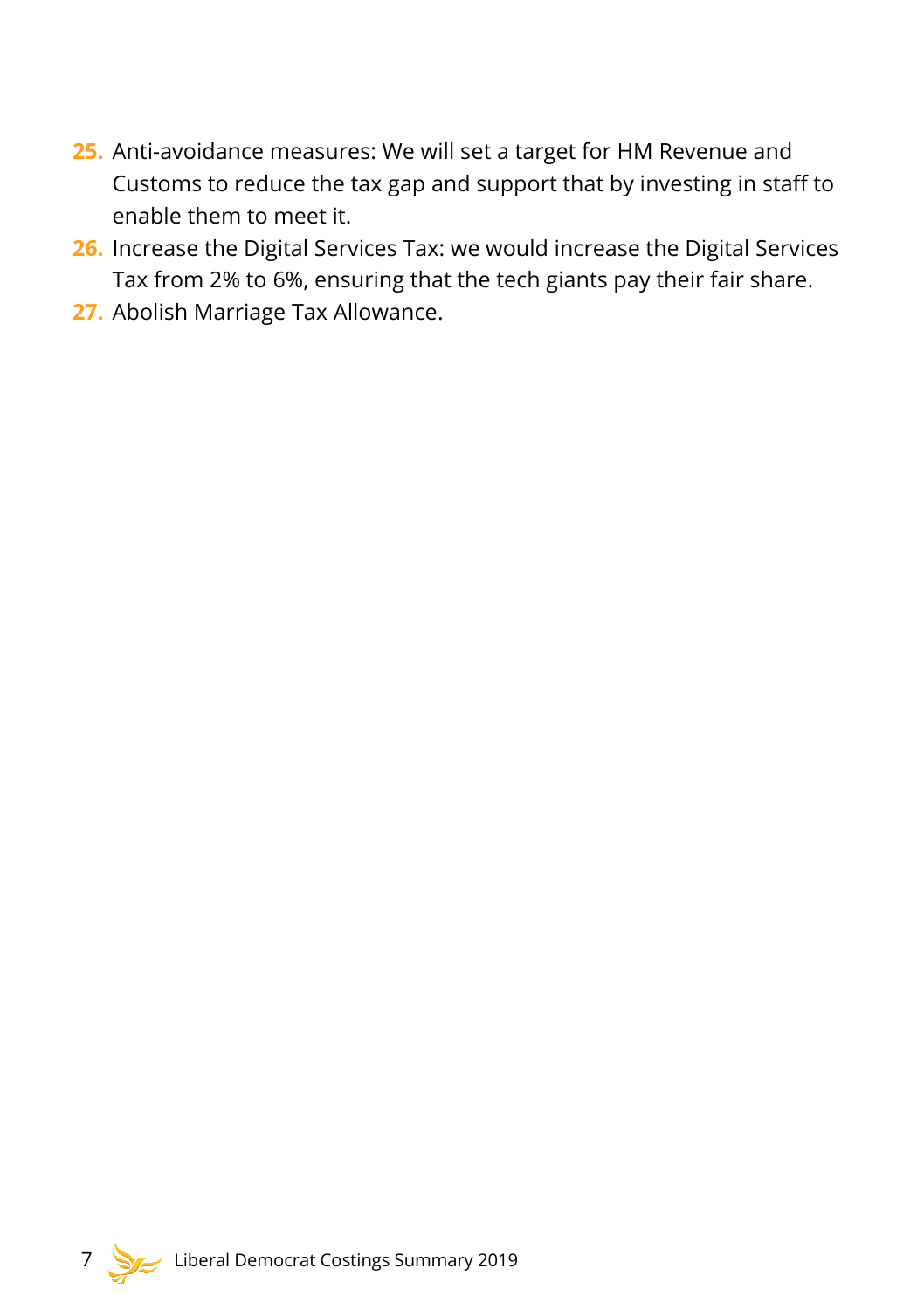

## **Capital investment**

We are committed to a responsible and realistic £130 billion package of additional infrastructure investment, which will include:

- E86 billion to tackle the climate emergency and protect the environment, including:
	- Substantial additional investment in the railways opening new routes and electrification.
	- £15 billion for an emergency programme helping to leverage additional private investment – to reduce energy consumption from buildings.
	- Introducing a £10 billion Renewable Power Fund to leverage investment in renewables from the private sector.
	- £5 billion to prevent floods and fund climate adaptation measures.
	- A Natural Capital Fund to plant trees and protect habitats and wildlife.
	- £5 billion of initial capital for a new Green Investment Bank.
- A capital investment programme in schools and hospitals that will support capacity increases and modernisation.
- Directly invest in house building to support our target of building 100,000 social homes per year.
- **•** Investment to achieve our target of 2.4% of GDP spent on research and development.

As part of our Regional Rebalancing Programme we will ensure that at least £50 billion is spent on priorities outside of London and South East England.